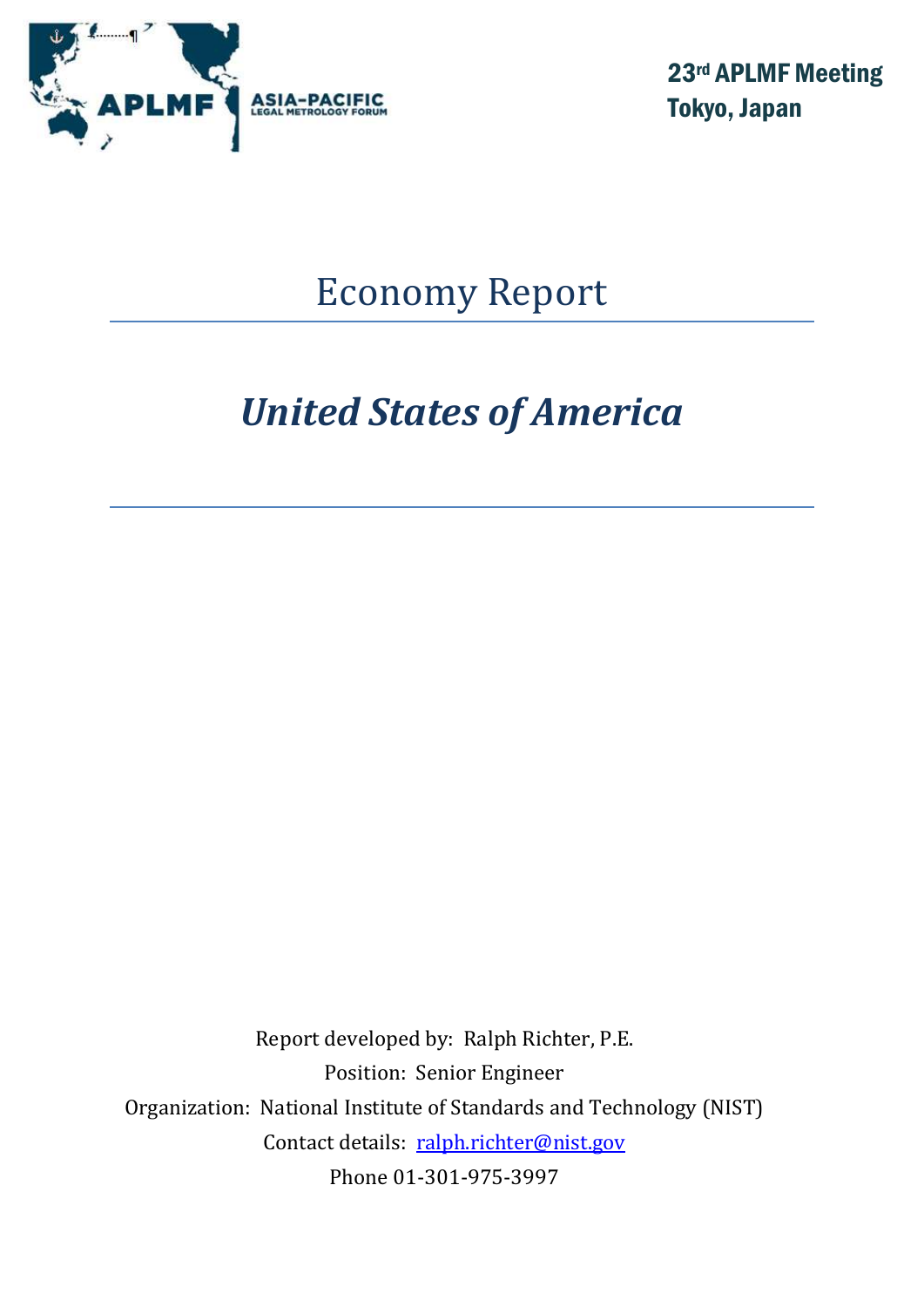# **SECTION 1 – Organisation and structure for metrology**

#### **1. LAWS OF METROLOGY**

In the United States, both national (Federal) and State laws on weights and measures apply. The Federal commercial weights and measures laws concern particular products (for example, only meat and poultry) or groups of products (for example, only consumer packaged goods) and supersede State laws. Laws and regulations of the 50 U.S. states govern the vast bulk of commercial trade measurements.

The Federal laws on commercial trade, public and worker health and safety, and protection of the environment are contained in the U.S. Code and the regulations are contained in the U.S. Code of Federal Regulations. State laws and regulations are independent of each other. Often, local ordinances and regulations add additional complexity to trade measurement regulations.

At the State level, each State enacts its own laws and regulations that cover all commercial weights and measures transactions, including those matters covered by Federal law. This permits the States to enforce legal requirements on all weights and measures matters.

This decentralized structure and application of commercial weights and measures led to the establishment of the National Conference on Weights and Measures (NCWM) in 1905 by the National Bureau of Standards; the NCWM is still supported by the National Institute of Standards and Technology (NIST), formerly the National Bureau of Standards. NCWM, Inc. is an independent national professional organization that produces model laws and regulations and encourages their adoption by State and local agencies. All 50 States have adopted the NIST Handbook 44 *"Specifications, Tolerances, and Other Technical Requirements for Weighing and Measuring Devices"* as have several agencies of the U.S. Department of Agriculture. These model laws are compatible with all Federal laws and thus a high degree of uniformity prevails.

#### **2. LEGAL UNITS OF MEASUREMENT**

The United States is signatory of the Treaty of the Meter (1875). The international meter and kilogram are the fundamental standards of the nation. The U.S. customary (inch-pound) system of weights and measures is defined in terms of the meter and kilogram as follows:

Length: 1 yard  $= 0.9144$  m exactly, Mass: 1 pound (avoirdupois) =  $0.45359237$  kg exactly.

The use of the U.S. customary system is provided for in Federal and State law; the use of the metric system is authorized by Federal and State law.

Information on units, systems, and tables of weights and measures is included in NIST Handbook 44 "*Specifications, Tolerances, and Other Technical Requirements for Commercial Weighing and Measuring Device"*.To assist in the U.S. conversion to SI units, the Federal Government now specifies its purchases in SI units. The Federal Fair Packaging and Labeling Act was revised to require metric (SI) units on consumer packages.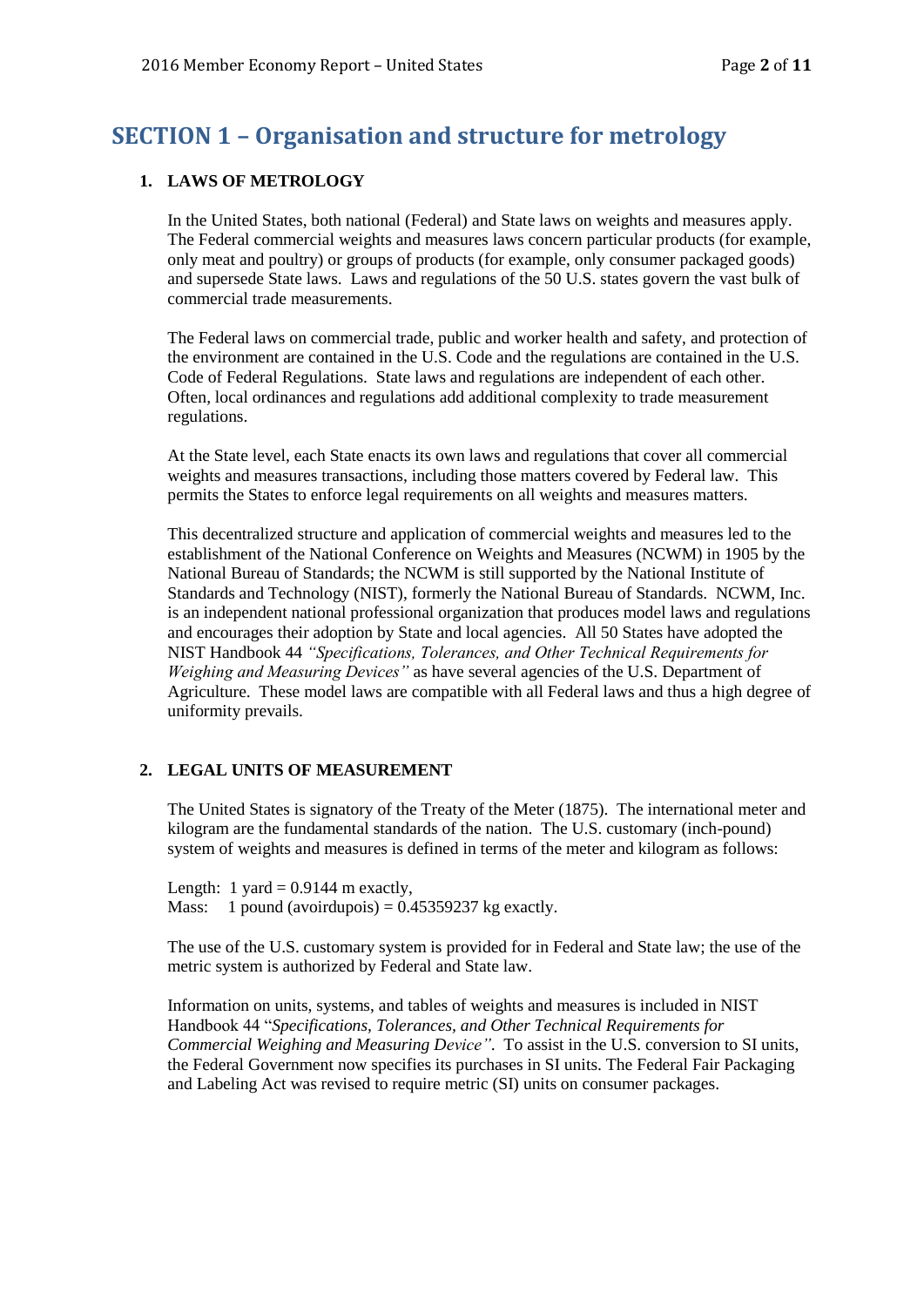#### **3. STRUCTURE OF METROLOGICAL CONTROL AUTHORITIES**

#### **3.1 National Organization for Legal Metrology**

On the Federal level, the main authority in matters of commercial weights and measures is: Office of Weights and Measures (OWM) 100 Bureau Drive, MS 2600 National Institute of Standards and Technology Gaithersburg, MD 20899-2600 U.S.A Telephone: 1-301-975-4004 Web: [www.nist.gov/pml/wmd](http://www.nist.gov/pml/wmd)

The Office of Weights and Measures (OWM) at NIST is responsible for the distribution and calibration of the physical reference standards used by each State (State standards). Also, the NIST OWM provides the secretariat for the National Conference on Weights and Measures (NCWM), and therefore provides the technical and administrative assistance to the National Conference in the drafting of model laws and regulations. NIST publishes annual editions of NIST Handbooks 44 and 130 and periodically publishes other handbooks on laboratory and field procedures.

A separate office within the NIST OWM, the International Legal Metrology Program has responsibility for all OIML activities and manages U.S. representation and participation under the terms of the Convention of the Treaty. The manager of the program is the U.S. member of the International Committee of Legal Metrology (CIML).

In the U.S.A., the responsible authorities for non-traditional metrology services such as occupational health and safety, medical applications and pollution measurement and control exist in various Federal and State departments and agencies.

#### **3.2 National Organization Responsible for Maintaining Primary Standards** The United States Primary Standards are held and maintained by the National Institute of

Standards and Technology (NIST).

#### **3.3 Regional and Local Verification Organization**

Each State has one or more regulatory bodies in the field of weights and measures. These bodies are often in each State's Department of Agriculture. Some States also have local enforcement bodies at the county and city levels. A directory of these bodies is available from the NIST OWM (see clause 4.1). The OWM accredits State Weights and Measures Laboratories in mass, volume, length, and temperature.

#### **3.4 Instrument Calibration and Evaluation Systems**

The NCWM sponsors the National Type Evaluation Program (NTEP) for evaluating commercial measuring devices. Application forms, criteria, and test procedures for type evaluation are available from:

NTEP Administrator The National Conference on Weights and Measures, Inc. 1135 M Street Suite 110 Lincoln, NE 68508 U.S.A. Telephone: 402-434-4880 E-mail: [info@ncwm.net](mailto:info@ncwm.net) Web: [www.ncwm.net/committees/ntep](http://www.ncwm.net/committees/ntep)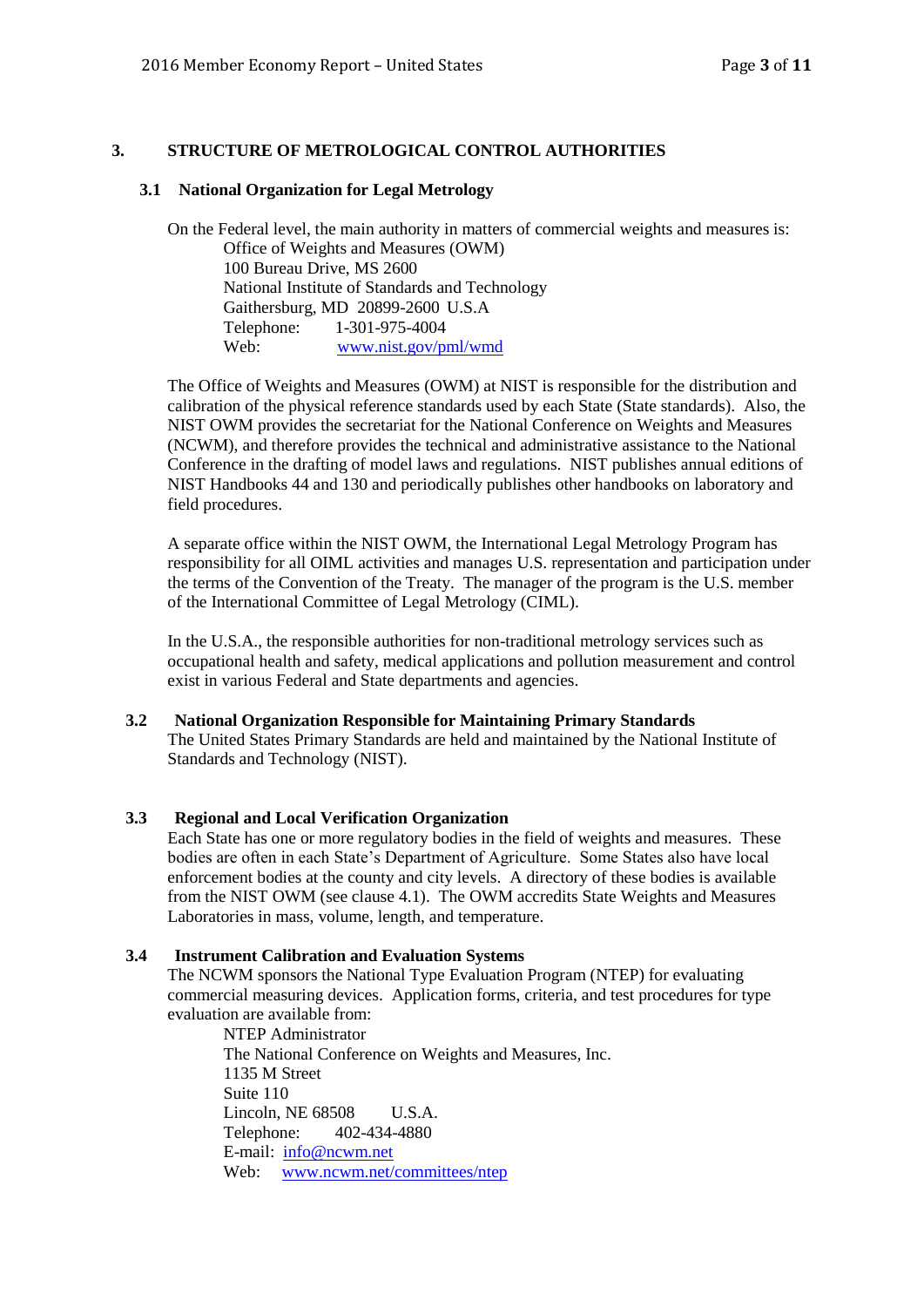Measuring devices which are not commercial trade devices can be calibrated by NIST, by laboratories traceable to NIST, or by service companies using other standards calibrated by NIST or by secondary laboratories.

A great number of metrology laboratories (about 500) are members of an Association called the National Conference of Standards Laboratories (NCSL). It aims to solve problems common to calibration laboratories, in particular, by organizing symposia and training courses. NIST is a member of NCSL.

#### **3.5 Accreditation Systems for Legal Metrology, Calibration and Testing Laboratories. Traceability to National, Regional, International or Foreign Measurement Standards**

Within the U.S.A., many sectors of the economy look to laboratory accreditation and related efforts to provide some assurance of the technical proficiency and competence of an entity to assess a product's or service's conformance to a set of prescribed standards. Requirements and assessment criteria vary by program and according to the product, system, or service being assessed. Federal, State and local governments have various laboratory accreditation programs as well as private-sector professionals and trade organizations.

One such Federal program, the National Voluntary Laboratory Accreditation Program (NVLAP) at NIST, is applicable to calibration and testing laboratories seeking accreditation based on compatibility with international standards. The program activities are operated in conformance with ISO/IEC Guides 58 and ISO/IEC 7025. Accreditation is available to commercial labs, manufacturer's in-house labs, university labs, and Federal, State and local government facilities.

Ordering information on the following NIST publications on U.S. accreditation activities may be obtained from the NCSCI (see clause 4.1 for address):

- Laboratory Accreditation in the United States (NIST IR 4576);
- Directory of Federal Government Laboratory Accreditation/Designation Programs (NIST SP 808);
- Directory of State and Local Government Laboratory Accreditation/Designation Programs (NIST SP 815); and
- Directory of Professional Trade Organization Laboratory Accreditation/Designation Programs (NIST SP 831).

#### **3.6 Legal and Applied Metrological Activities in Products Certification**

In the United States, the Trade Agreements Act of 1979 implemented U.S. acceptance of the Standards Code of the General Agreement on Tariffs and Trade (GATT). Title IV of the Act specifies obligations for the Federal government, including responsibilities with regard to certification. Moreover, the Federal government is required to take reasonable measures to assure compliance with the requirements of the Act by State governments and the private sector.

There are many private sector organizations that engage in product certification activities. The U.S. Department of Commerce maintains at NIST, the National Center for Standards and Certification Information (NCSCI) which serves as a center for information on standards, specifications and related materials as well as serving as a resource for information on certification programs and activities. Information on this subject as well as on the following publications is available from NCSCI (see clause 4.1):

- The ABC's of Certification Activities in the United States (NBS IR 88-3821);
- Directory of Federal Government Certification Programs (NBS SP 739); and
- Directory of Private Sector Product Certification Programs (NIST SP 774).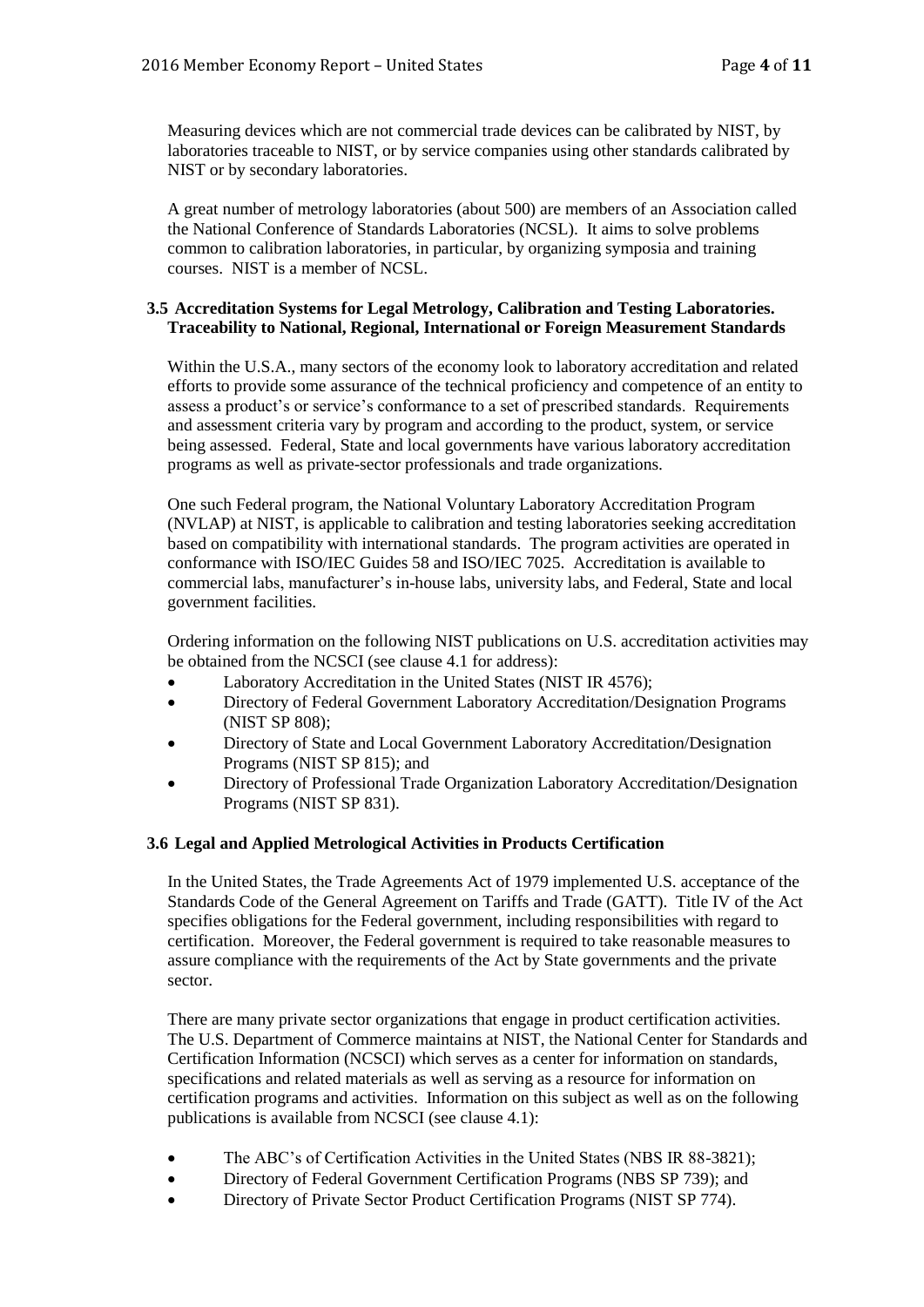#### **3.7 Legal and Applied Metrological Activities in ISO Quality Management System**

The ISO 9000 Standard Series was implemented in the United States through development of ANSI/ASQC (American National Standards Institute/American Society for Quality Control) Q90 Series and later changed to the ANSI/ASQC Q9000 Series when the 1994 editions of the series were adopted. ANSI is the U.S. member organization in ISO, and through its National Committee, is the U.S. member organization in IEC. Interest in quality improvement has become the focus in many Federal, States and local governmental agencies as well as a key business strategy among companies. Hence, some Federal agencies, such as the U.S. Food and Drug Administration's Center for Medical Devices and Radiological Health is in the process of harmonizing its Good Manufacturing Practices guidelines with a supplemented version of ISO 9001 and the Department of Defense has adopted the ANSI / ASQC Q90 Standard Series for use as appropriate. The interest these standards have generated throughout the public and private sector has resulted in an increase in the number of U.S. based organizations offering quality system registration. In 1989 the Registrar Accreditation Board (RAB) was established as an affiliate of ASQC to develop a program to evaluate the quality of services offered by registrars. RAB was later incorporated within the American National Standards Institute (ANSI).

The NIST Standards Code and Information Program has been designated to serve as the clearing house for the dissemination of Federal agency activities related to the ISO 9000 Series.

#### **4. RANGE OF EQUIPMENT SUBJECT TO LEGAL METROLOGY**

In general, all instruments or measuring systems for weighing or measuring in commercial transactions are subject to legal control. Legal control over devices is largely exercised by the States. The types of devices are those covered in NIST Handbook 44.

Other instruments, such as utility meters (water, gas and electrical energy meters), as well as instruments used in health care and protection, etc., may also be subject to regulation by governmental agencies other than the weights and measures service.

#### **5. NATIONAL TECHNICAL REGULATIONS**

#### **Legal Requirements of Traceability**

State laws require State primary standards to maintain traceability to the national standards held by the National Institute of Standards and Technology.

#### **6. TYPE APPROVAL (i.e. PATTERN APPROVAL)**

#### **6.1 Legal and Technical Requirements for Type Approval**

The National Type Evaluation Program (NTEP) is operated by the National Conference on Weights and Measures, the States, and the private sector. The program determines the conformance of a "type" of device or system with the relevant provisions of NIST Handbook 44. Evaluations are conducted on a fully cost-reimbursable basis. If the device or system meets all of the requirements, NCWM issues a Certificate of Conformance, copies of which are sent to the manufacturer and to each State. The States, in turn, accept these certificates as evidence of compliance with State laws and regulations requiring type approval.

#### **6.2 Authority Responsible for Issuing Type Approval**

Under the National Type Evaluation Program, NCWM is the authority responsible for issuing type approval certificates.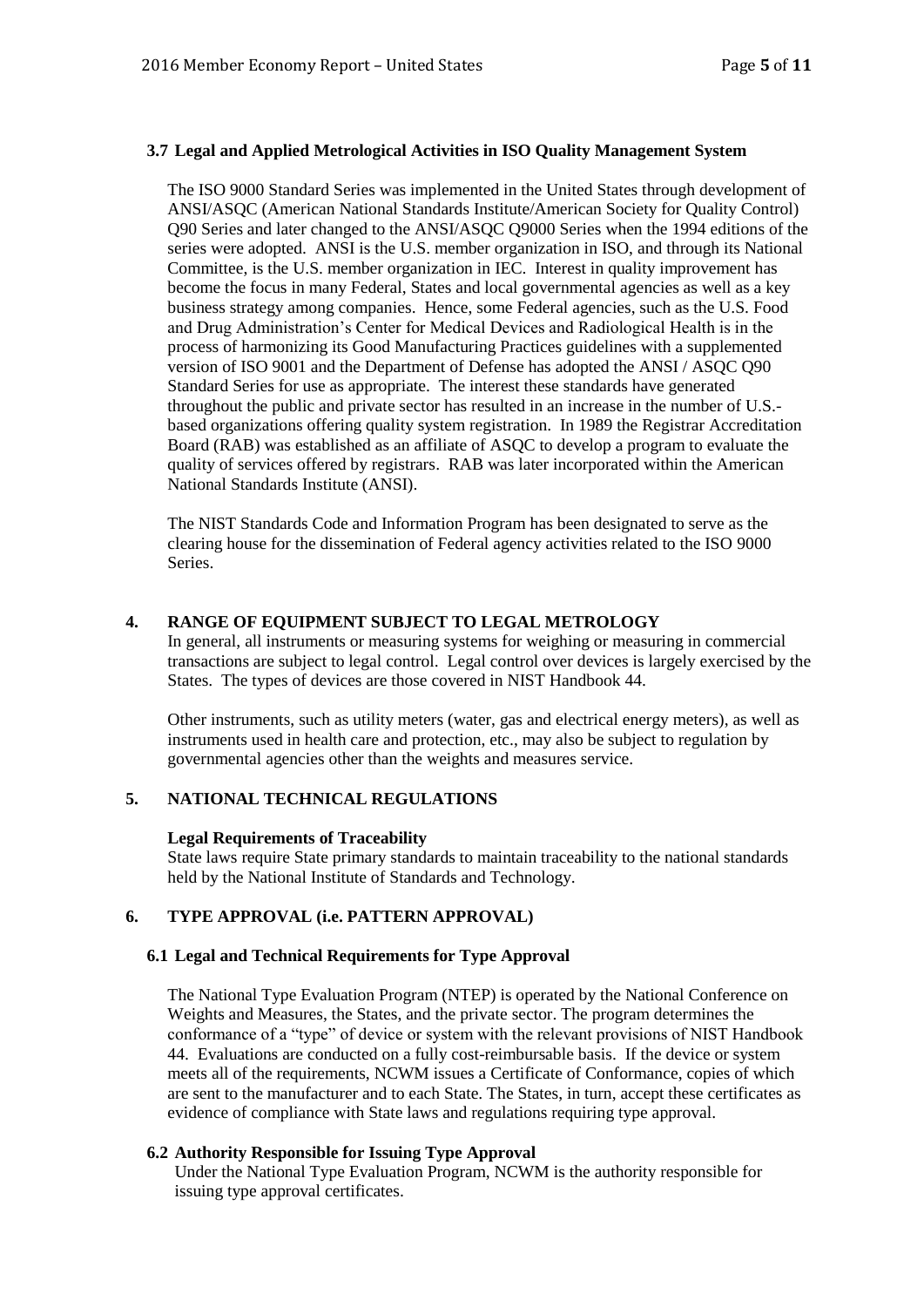#### **6.3 Recognition/Acceptance of OIML Certificates**

This subject is under development at the current time NCWM has been named the responsible authority for conducting OIML Certificate evaluations for the United States for R76 for non-automatic weighing devices and R60 for load cells.

#### **6.4 Authority Responsible for Testing for Type Approval**

That type evaluation testing process is conducted by NIST, in other NTEP authorized Federal and State laboratories, and for certain devices, by the Legal Metrology Branch, Industry Canada.

#### **6.5 List of Major Test Facilities Available**

NTEP-authorized U.S. test facilities are located at NIST, the U.S. Department of Agriculture's Federal Grain Inspection Service, and the States of California, Maryland, New York, North Carolina and Ohio.

#### **7. VERIFICATION (CONFORMITY ASSESSMENT), INSPECTION AND REVERIFICATION**

#### **7.1 Legal and Technical Requirements for Verification**

The type evaluation is the first step of the regulatory process. Further steps include initial and subsequent verification by the States or local weights and measures agencies of the production devices or systems manufactured in conformance with the "type" described in a Certificate of Conformance and installed in a commercial application.

#### **7.2 Range of Equipment Verified and Re-verified and any Statistical Information Available**

In general, all instruments or measuring systems for weighing or measuring in commercial transactions are subject to initial verification and periodic re-verification by the States. Some statistical information is currently gathered by the States.

#### **8. LEGAL METROLOGY PRACTITIONERS**

#### **8.1 Numbers**

Approximately 3,600 State and local weights and measures officials reporting to about 800 independent agencies enforce the Federal, State, and local regulations and Laws governing commercial transactions. Another 7,000 Federal officials enforce meat and poultry regulations under the U.S. Department of Agriculture Food Safety and Inspection Service. Federal agents at the Food and Drug Administration, U.S. Treasury's Customs Service, Bureau of Alcohol, Tobacco, and Firearms, the Federal Trade Commission, and the U.S. Department of Commerce's National Fisheries Service all provide some commercial trade enforcement and regulatory services. Approximately 70,000 private service and repair agents are licensed by the States to install and place repaired devices into service without government presence.

#### **8.2 Qualification/Training**

Qualifications and minimum training varies depending upon the government agency or private company that employs the inspector. Minimum requirements for some State and Federal jurisdictions are a bachelor's degree with approximately 9-12 weeks formal training, 6 months on-the-job training, and final examinations in specific core capabilities leading to formal licenses. In other jurisdictions, minimum requirements may only be a high-school diploma with several months of on-the-job partnership with more experienced personnel, requiring no formal course work or examination.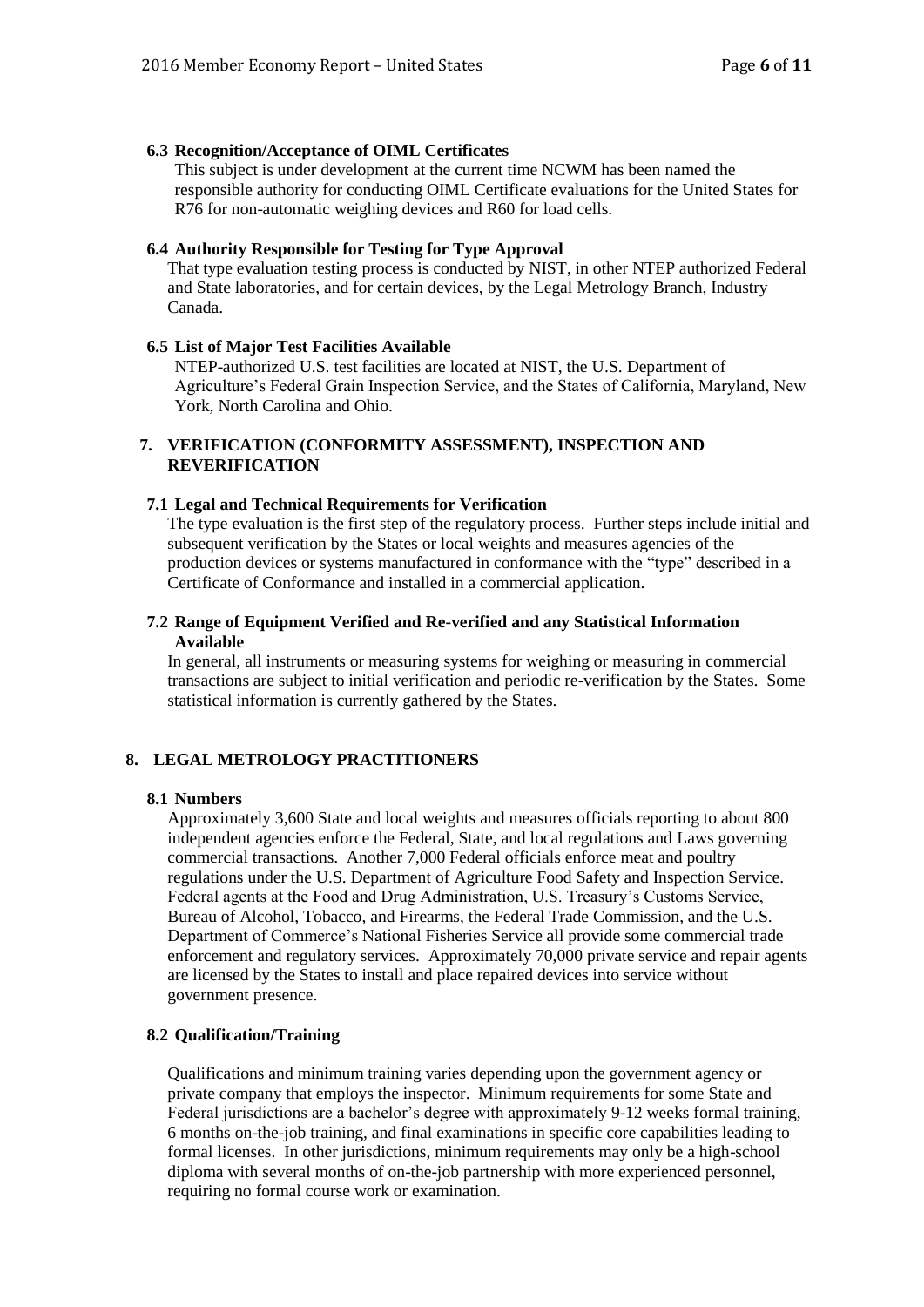#### **8.3 Training Organizations and Courses Organized**

The NIST Office of Weights and Measures has managed (for the NCWM) the development of weights and measures short courses culminating in the publication of "modules" of trainer and student manuals for 3 to 5 day courses. NIST Office of Weights and Measures also provides training in weights and measures laboratory metrology and specialized training such as liquid propane gas meter testing and packaged commodity training. State weights and measures agencies provide their own training staff, and contact for training from their sister agencies, local colleges, and management training providers. The U.S. Department of Agriculture operates a meat and poultry inspector school in Denton, TX.

**8.4 Range of Functions** Weights and Measures organizations in the U.S.A:

- Regulate commercial weighing and measuring devices;
- Inspect and test the accuracy of the devices;
- License commercial weighers who provide weighing services for hire (called "weighmasters"), license installers and repairers of commercial measuring devices;
- Regulate and inspect commercial trade practices including advertising, labeling, and other disclosure information; and
- Check packaged commodities for general labeling and net contents accuracy.

#### **9. PACKAGING**

#### **9.1 Legislative Control for Packaging**

The NCWM Uniform Packaging and Labeling Regulation serve as the basis for individual State legislation and has been adopted in most States. It is updated annually and has been made fully compatible with the Federal Fair Packaging and Labeling Act and all other Federal laws having to do with the subject. The text is included in NIST Handbook 130 "*Uniform Laws and Regulations".* NIST Handbook 133 "*Checking the Net Content of Packaged*  Goods" has been adopted by Federal and State agencies.

#### **9.2 Organization Responsible**

Several Federal agencies as well as the various States are responsible for administering the packaging and labeling laws and regulations.

#### **10. SANCTIONS**

Sanctions vary from State to State as well as at the Federal level and may include administrative, criminal or civil penalties.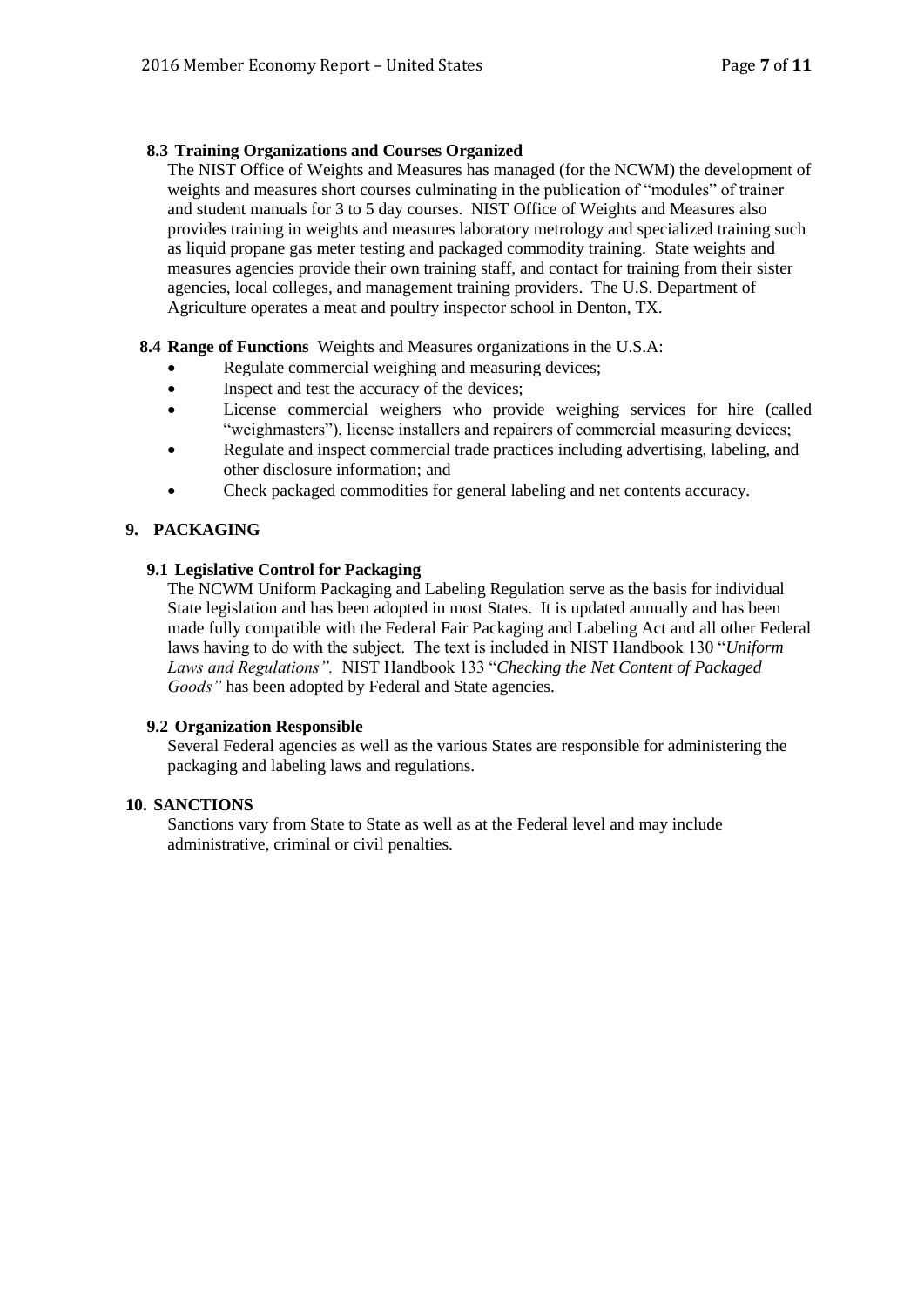# **SECTION 2 – Some key activities of 2015 - 2016**

### 1. **Revisions to the U.S. Taximeters Code**

A USNWG on Taximeters continues its work to revise the current Taximeters Code in NIST Handbook 44 (HB 44), "S*pecifications, Tolerances, and Other Technical Requirements for Weighing and Measuring Devices*." The purpose of this USNWG is to adequately address emerging technologies used to assess charges based on time and/or distance measurements in taxi applications and to ensure that the prescribed methodologies and standards facilitate measurements that are traceable to the International System of Units (SI).

Many changes to the existing Taximeters Code have already been approved during the July 2015 NCWM Conference in Philadelphia.

Two new proposals were submitted to the regional Weights and Measures Associations in August & September 2016. Both proposals have been supported by at least two of the regional associations and were forwarded as voting items for the NCWM's agenda.

First proposal is for the creation of a new NIST HB44 device code for Transportation Network Measurement Systems (TNMS). This is a documentary standard intended to provide requirements, performance tolerances, and test procedures for those transportation for-hire services that operate using software applications (apps) as an interface between users and service provider.

These TNMS typically determine distance traveled by the vehicle using the input from location services such as GPS and cellular networks. The driver's device (cellular telephone, tablet, etc.) serves as a receiver of the location service data as well as performing the functions of an indicating element in the system.

Another typical characteristic of the TNMS is that the passenger enters into an agreement with the service provider (Transportation Network Company or TNC) including the acceptance of the terms of service. The passenger will normally request transportation service via their personally-owned device (e.g., mobile telephone or tablet) and is able to receive an up-front estimate of fare charges based on the pick-up location and destination. Once the trip has been completed, the passenger receives a detailed receipt itemizing the charges incurred.

Challenges in the development of this proposed new HB44 Code included:

- drafting requirements that addressed specific requirements for indicating elements (since they are "not built for purpose" devices and normally not owned or controlled by the service provider);
- the loss of location services signals; and
- providing a means for sealing the metrological components of the system.

The proposed draft has been submitted as a tentative code which is not intended to immediately be used as an enforcement tool but is rather intended to be used on a trial basis. Field officials would be encouraged to apply the requirements contained in this code and to identify any existing gaps and portions of the proposed code that are in need of further development.

The proposal may be found on NCWM's website using the following link: [https://www.ncwm.net/\\_resources/dyn/files/75646902zc2d62391/\\_fn/4-ST-Agenda-Master.pdf](https://www.ncwm.net/_resources/dyn/files/75646902zc2d62391/_fn/4-ST-Agenda-Master.pdf)

The other proposal that has been submitted by the USNWG on Taximeters is a draft of multiple changes being recommended to the existing HB44 Taximeters Code. These changes were developed primarily with the intent of modifying requirements for traditional-type taximeters that would align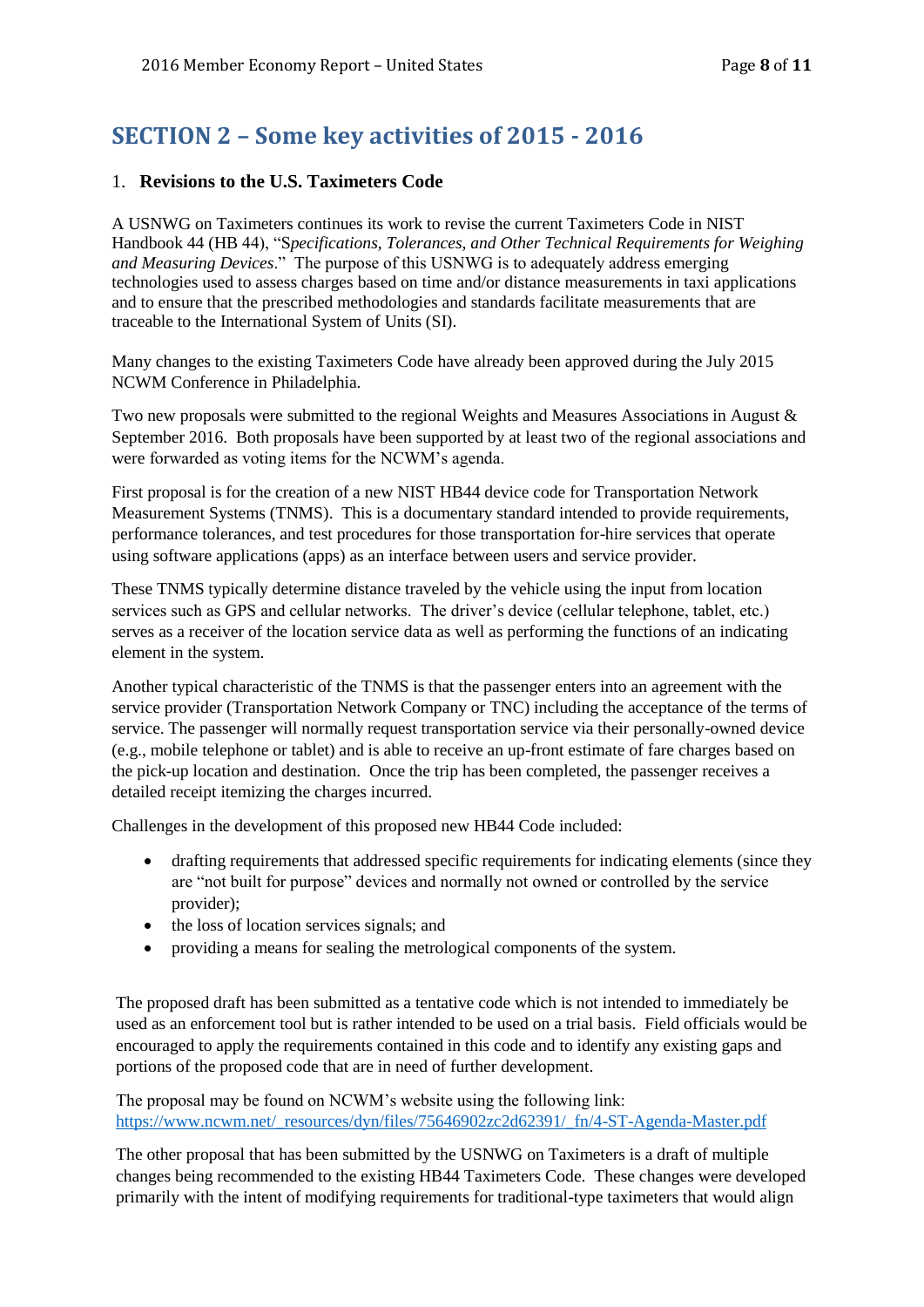those requirements with corresponding requirements for TNMS so that these regulatory controls do not create any advantage/disadvantage for either type of transportation-for-hire service over the other type.

## **2. Truck Scales -- Weigh-in-Motion Systems**

- A. The US recently adopted a new NIST Handbook 44 tentative code for Weigh-in-Motion (WIM) Systems used for vehicle enforcement screening. The tentative status of the code provides for a trial period of the requirements for study prior to the development and adoption of a final code. The code applies to systems used to weigh vehicles while in motion for the purpose of screening and sorting vehicles based on the vehicle weight to determine if a static weighing is necessary.
- B. The National Conference on Weights and Measures (NCWM) recently formed a Task Group comprised of WIM equipment manufacturers, weights and measures and truck weight enforcement officials, and others to assist in the further development of a draft proposal to amend NIST Handbook 44 that it recognize the use of slow speed WIM systems to weigh vehicles for commercial purposes. The current draft being considered by the Task Group proposes a tolerance of plus or minus  $(+/-)$  0.2 percent of the total weight of a vehicle for these systems.

# **3. Draft Code for Electricity Meters:**

In February 2016, a draft NIST Handbook 44 Code for Electric Watthour Meters was distributed by the U.S. National Work Group on Electric Vehicle Fueling and Sub-metering (USNWG). This code was derived from a draft code that included proposed requirements for both electric vehicle refueling equipment and electric watthour meters used in sub-metering; the USWNG elected to address the two types of devices in separate codes and extracted the requirements applicable to the electric watthour meters from the code that was ultimately adopted for electric vehicle refueling equipment. The test procedures (field official's inspection and test based on HB 44-Section 3.40) and test equipment portion of the project still must be completed.

# **4. Legal Metrology Issues related to Compressed Natural Gas (CNG) and Liquefied Natural Gas (LNG) Vehicles**

With the current situation of an abundant and inexpensive U.S. domestic natural gas supply, the U.S. is significantly increasing its use of natural gas as a vehicle fuel. A natural gas vehicle (NGV) uses compressed natural gas (CNG) or liquefied natural gas (LNG) as a cleaner alternative to other fossil fuels.

For the past several years, the most prevalent NGVs in the US are fleets of mass-transit local busses which are fueled with CNG at a (non-retail) central location for the fleet.

Because of the inexpensive natural gas fuel costs, the owners/operators of many heavy-use engines that traditionally have used diesel fuel (including long-haul trucks and boats) have been buying or converting their engines to run on natural gas, especially LNG. NIST and NCWM are working to establish new requirements and test procedures for the new retail LNG fuel dispensers that will be installed to service these industries.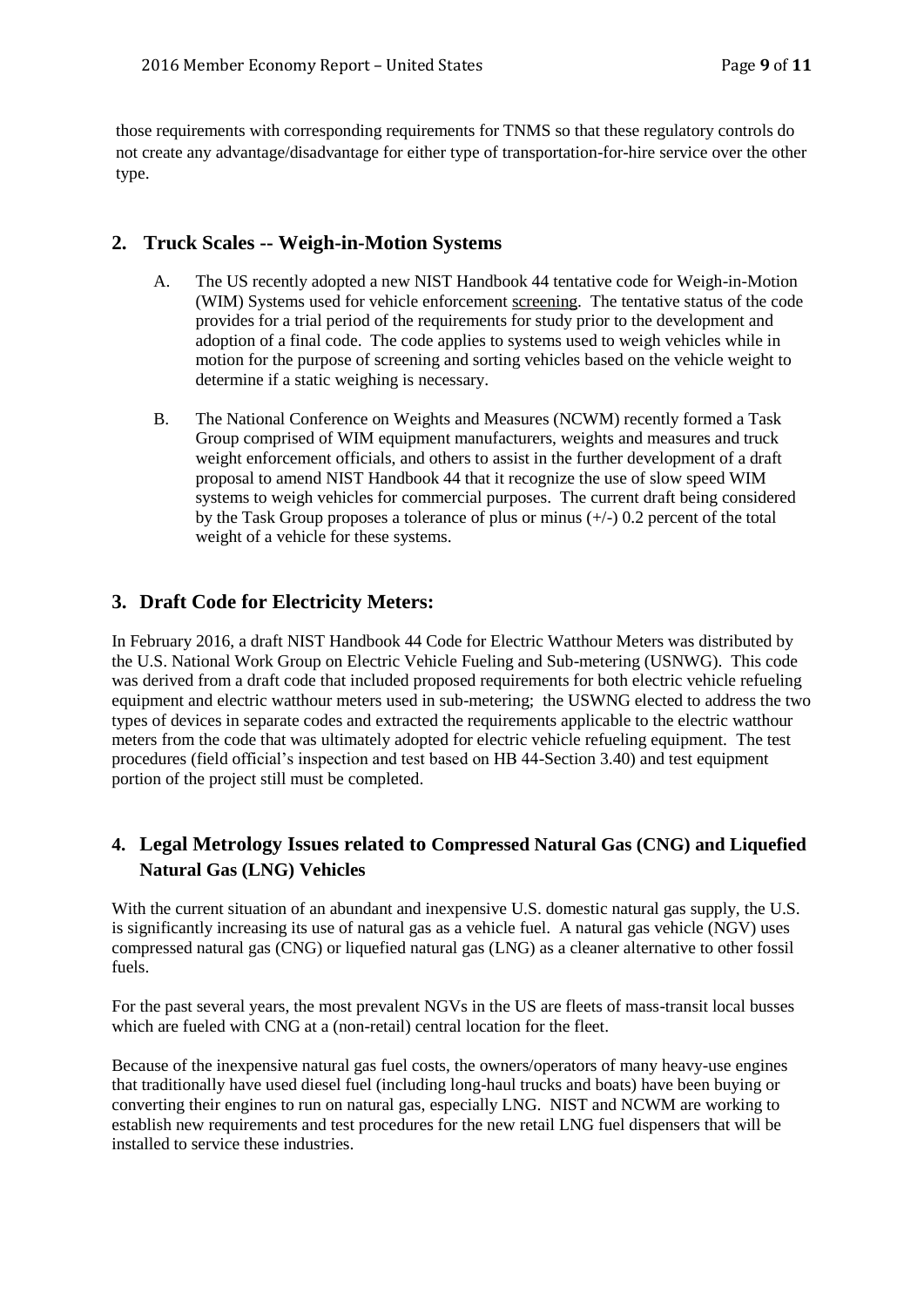# **5. Volumetric Test Procedures for Firewood**

NIST Office of Weights and Measures developed Volumetric Test Procedures for Firewood (for packaged firewood with a Labeled Volume of 113 L [4 ft3] or Less) and Stacked Firewood sold by the Cord or fractions of a Cord. These 20 pages of new procedures replaced ambiguous test procedures with new procedures that will provide improved national uniformity in test results.

Unless otherwise indicated, take all measurements without rearranging the wood or removing it from the package. However, if the layers of wood are crosshatched or not ranked in discrete sections in the package, remove the wood from the package, re-stack, and measure according to the procedures described in this section. For boxed firewood, it is the volume of the wood in the box that is determined not the volume of the box. Note: The implementation date for this is effective July 2017.

### **6. Aerosols and Similar Pressurized Containers**

There are a number of products in the marketplace bearing quantity statements in terms of fluid measure that utilize the Bag on Valve (BOV) technology. Packages using BOV technology are generally pressurized containers but propellant is not dispensed with the product. Consumers are not able to do price and quantity comparisons between products packaged using BOV technology (which is being typically labeled by volume in the marketplace) and similar product in traditional aerosol packaging (required to be labeled by net weight) – because the aerosol packaged product includes the propellant in the net weight and the propellant is dispensed with the product.

In July 2014, the National Conference on Weights and Measures (NCWM) unanimously approved a revision to the requirements for these products. The revision supports and further strengthens states position that the method of sale for aerosols and other pre-pressurized containers dispensing product under pressure (including those using BOV technology) **must be sold by weight**. This has been the traditional method of sale in the marketplace for these type products for over 50 years.

Please note that industry who have been mislabeling BOV containers by volume, were granted a 3 year time period (2014-2017) to comply with the labeling requirements.

# **7. Animal Bedding**

Animal Bedding, also called pet or stall bedding, litter or simply bedding, is generally sold by dry volume in compressed or uncompressed packages. Based on numerous failed inspections of packaged animal bedding, the NIST Office of Weights and Measures conducted a study in which compressed and uncompressed packages of animal bedding were measured using a variety of procedures and test equipment. The results from those tests indicated that the current procedures in the 2014 Edition of NIST Handbook 133 "Checking the Net Contents of Packaged Goods," the dimensional inspection procedure for testing compressed packages (e.g., peat moss); and the volumetric inspection procedure (e.g., mulch); were inadequate for use in testing animal bedding.

Uncompressed volume measurements of animal bedding are dependent on a number of factors, including the size and shape of the measuring container, the method of filling the measuring container, and the means used to break up the bedding prior to measuring. Based on the findings of this study, a draft procedure has been developed for testing the uncompressed volume of animal bedding. NIST OWM also designed and constructed new test measures to be used with the